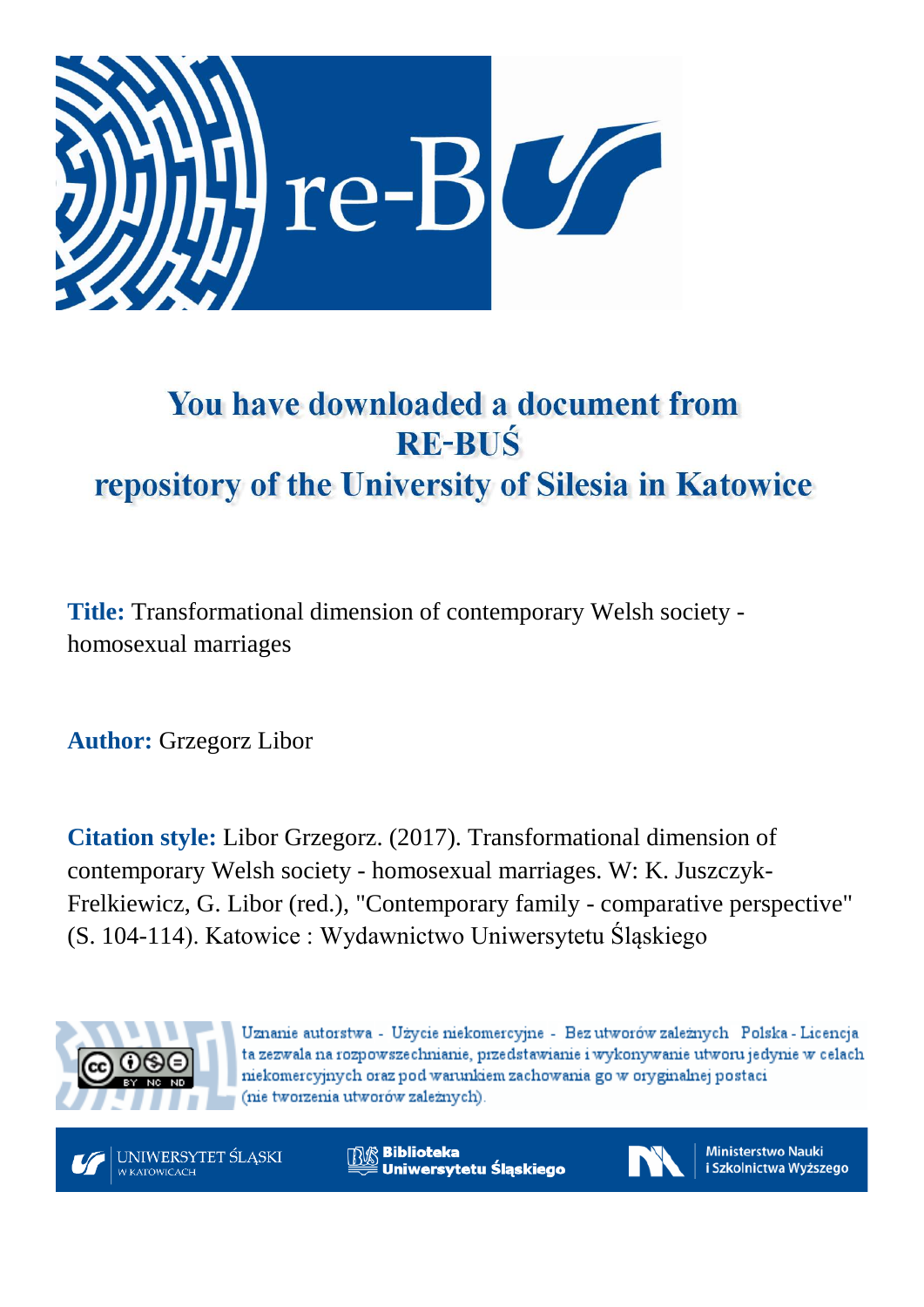Grzegorz Libor University of Silesia in Katowice

# **Transformational dimension of contemporary Welsh society – homosexual marriages**

#### **Introduction**

Despite the passage of time, family is still one of the most prominent topics not only in the works of sociologists but also those of political scientists and psychologists. This is without doubt the consequence of its functions and the changes affecting it in the twentieth and twenty‑first century. Barbara Szacka, when speaking about the functions of the family, distinguishes those that arise directly from its fundamental nature as a primary group, and those resulting from its reproductive biological and socio-cultural potential. The latter includes: regulating sexual behaviour, biological reproduction, providing material means of making a living, socialisation of successive generations, protection and emo‑ tional support as well as positioning in the social space and determining social identity (Szacka, 2003).

In a different approach the following functions have been thus categorized: 1. biological functions which consist of procreative function and sexual function; 2. economic functions, that is, material‑economic function and function of care and safety; 3. socio-defining functions including stratifying function as well as legalising and control functions; 4. socio‑psychological functions which consist of socialisation, cultural, religious, recreational, sociable as well as emotional and expressive functions (Majorczyk, 2010). These functions, however, cannot be regarded as unchangeable, alike the criteria based on which the assessment is made whether or not one is dealing with a family. The sole variety of functions and forms of family life is the proof of how variable the social reality can be. Krystyna Slany sees the reasons of the transformation taking place within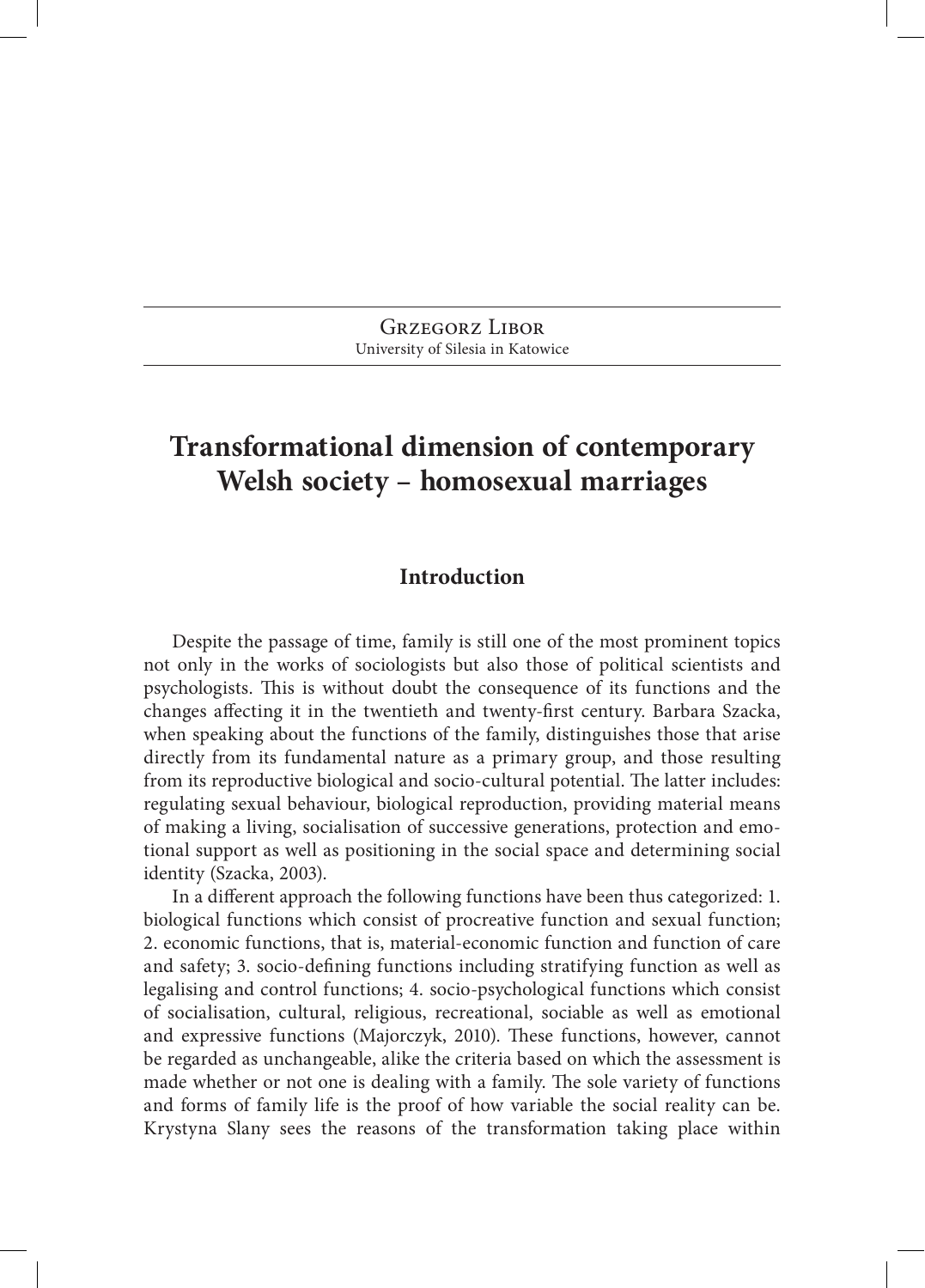modern families in such phenomena as: the changing position of women in the structure of the social world, the individualisation of a sense of success and life satisfaction, the progress in the field of contraception and reproductive technologies, as well as in the loss of uniqueness of teleological marriage, crisis in parental mission along with what is called voluntary childlessness. (Slany, 2006) A direct result of these is the emergence of alternative forms of family life such as for instance: cohabitation, marriage without children as a deliberate choice, single parenthood, surrogate parenting, partnerships or reconstructed familial communities, as well as homosexual couples (Firlit‑Fesnak, 2008). One should, however, keep Giddens' words in mind:

According to many people […] family life is dangerously loosened. These people oppose the current situation, which they consider to be the collapse of the family, with more traditional and more stable forms of family life. But was an old family so consistent and harmonious, as a lot of people say, or is it just an idealised fiction? […] Pink mist shrouding 'traditional family' dissolves when you look at the past to see how it really was […] Now look at the situation of the families in the fifties of the twentieth century, so in the next era in which the 'ideal family' was supposed to exist. At that time, a large number of women ran home, while men were responsible for 'supporting the family'. However, many women did not want to be confined to the role of housewives, feeling trapped and unhappy (Giddens, 2012, transl. G.L.).

For fairly obvious reasons homosexual couples evoke a lot of excitement amongst other alternative family formations. The Welsh society discussed in this article is no exception. The appearance of this type of relationships is a consequence of changes that continue to take place within human sexuality. One of the most controversial in this regard is the concept of sexuality proposed by Wilhelm Reich, which in modified form could provide an explanation to the changes occurring in our surroundings today. Reich assumes that each of us has intrinsic sexual needs. Some of them are realised by us, accommodated, while the others for various reasons are not. This is because of health limitations, dif‑ ficulties in finding a partner or fear of his/her reaction, as well as existing social norms and existing legal solutions being their aftermath. The latter, according to Reich, constitute one of the major barriers for us in achieving full happiness and freedom. The tension generated in this way is a source of dissatisfaction, frustration, and anger. In Reich's opinion it only confirms their importance as well as significance. In this light the state and its institutions appear as a kind of executioner, oppressor, as the cause of our entire evil and misery. The solution would be to release the people's sexual needs from the shackles of the state. The abolition of existing norms and the creation of new ones, that would take place spontaneously as a result of social interactions and generate community sexual awareness. In this way, Reich's concept is similar to that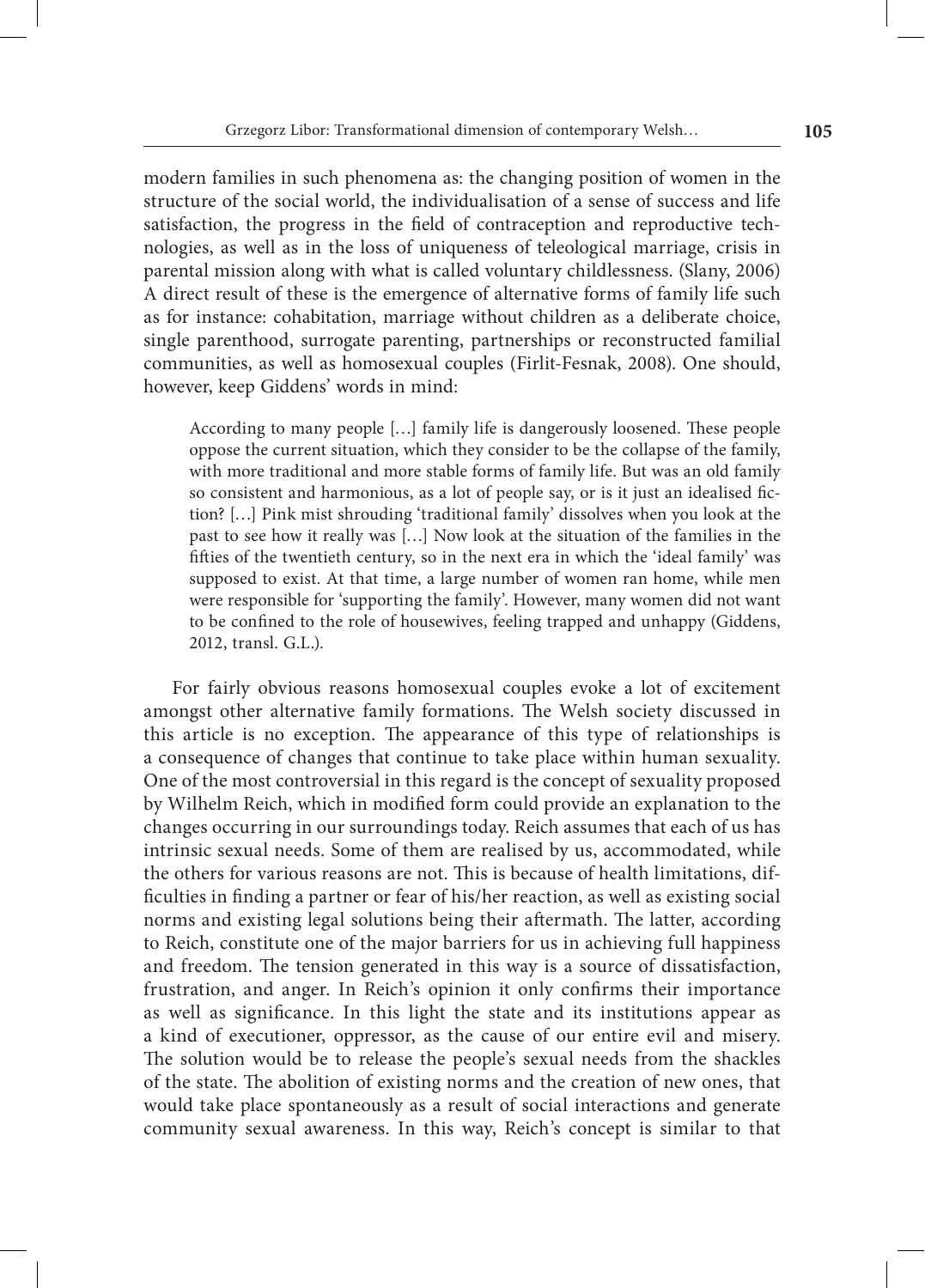of the creation of the state suggested by Thomas Hobbes, in which individuals living in the state of nature set up the institution of the state – the mythical Leviathan, which was to provide them with security and a sense of calm. As in the case of Reich, in Hobbes' concept the main condition was to produce a certain community awareness, without which the formation of any norms, including sexual ones, would not be possible (Giddens, 2007). Accordingly, the radical potential of Reich's claim lies not only in the postulate to release human drives and desires, but in its underlying faith in a particular kind of self-reflexivity capable of improving the human species, whose existence can, however, be denied by further conflicts and tragic events which almost all of us experience today to a varying extent. Reich was only right pointing out that the limited opportunities to realise these sexual needs and desires are the source of numerous tensions. He does not see, however, that the return of homosexual behaviours and relationships to the public discourse<sup>1</sup> has forced many countries to react, even though these reactions were not always positive. As a result, against the wishes of some of its opponents, the state does not turn out a ruthless oppressor, insensitive to our desires, including sexual ones, and the state institutions do not resemble a prison or mental hospital with their monopolistic power to decide what the truth is or not as Foucault wanted it (Scruton, 1988).

One of such places is without doubt Wales, but why places not countries? The Welsh nation is in fact one of the examples of the so called nations without statehood, as it is part of the United Kingdom. And although Wales has its own democratically elected National Assembly (its name is not accidental), and government, still some decisions, especially the crucial ones, are made in London, including those regarding homosexual couples. More freedom has been left in this area to Scotland or Northern Ireland. Devolution, the process that led to the creation of the institutions mentioned above, has not eventually covered all areas of social life, but only some of them. One of the most important principles adopted by the National Assembly in its activities is not only the principle of transparency hardly found in the functioning of the Westminster parliament, but also the principle of inclusiveness, which implies the involvement of the widest possible groups of citizens in the work of the Assembly and the fact that the law introduced by the Assembly takes into account the situation of all citizens, especially those who for some reason and to some extent feel ignored or discriminated. The recognition of their situation as well as the acknowledgement of their status and rights is therefore one of the main manifestations of inclusive‑ ness of political institutions or its absence. Paradoxically, despite the fact that decision on the legalisation of homosexual marriages has been taken in London,

<sup>&</sup>lt;sup>1</sup> We are talking about its return, because already in ancient Greece, homosexuality was treated as normal and fully acceptable.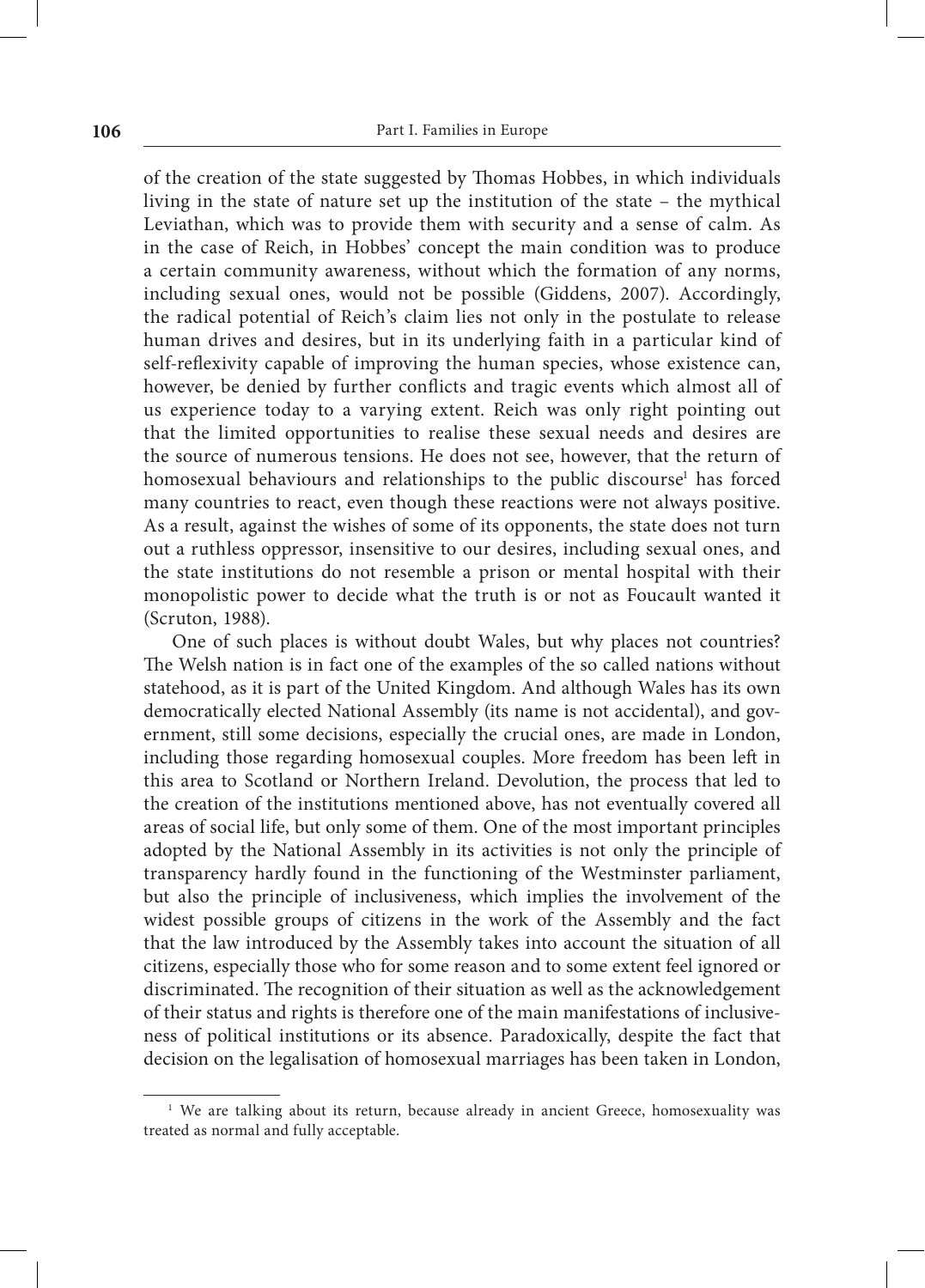not Cardiff, its character had a positive impact on the level of inclusiveness of the National Assembly too.

**The purpose of this article** is to present the latest achievements in enhancing the social inclusion of homosexuals in the Welsh society. The focus is therefore put on both the presentation of selected legal solutions as well as selected statistical data in order to obtain the fullest picture of the problem. When it comes to the data presented, one should keep in mind that most research is carried out jointly for England and Wales without distinction.

# **Legal regulations of marriages between persons of the same sex**

The key document in terms of legalisation of the marriages between people of the same sex in England and Wales is undoubtedly The Marriage (Same Sex Couples) Act 2013 passed on 17 July 2013<sup>2</sup>. This act not only allows homosexual couples to conclude civil marriages, but also guarantees religious organisations the possibility of organising marriage ceremonies for the same‑sex couples and their recognition. It protects also those organisations that do not want to ac‑ knowledge this type of marriages. The law also allows persons who have entered into a partnership under the Civil Partnership Act 2004 to turn it into a mar– riage. In the case of persons of the same sex who concluded marriage outside England and Wales, and who could until now enjoy only the status of partners, the principle of automatic recognition of the nature of marriage has been intro– duced. In addition, residents of England and Wales can change legal sex in a way not causing annulment of their existing marriage.

The decision to guarantee religious organisations the previously mentioned protection is undoubtedly the consequence of, amongst other factors, the article 9 of the European Convention on Human Rights, which says:

Freedom to manifest one's religion or beliefs shall be subject only to such limitations as are prescribed by law and are necessary in a democratic society in the interests of public safety, for the protection of public order, health or morals, or for the protection of the rights and freedoms of others.

<sup>&</sup>lt;sup>2</sup> The earlier acts relating to the issue of legalisation of homosexuality include: Sexual Offences Act 1967 (decriminalization of homosexual behavior of men over 21 years in private places), the Local Government Act 1988 (Section 28 stating that a local authority "shall not intentionally promote homosexuality" or "promote the teaching in any maintained school of the acceptability of homosexuality as a pretended family relationship"), Local Government Act 2003 (Section 28 repealed in England and Wales) (Relate policy position – same – sex marriage, 2014).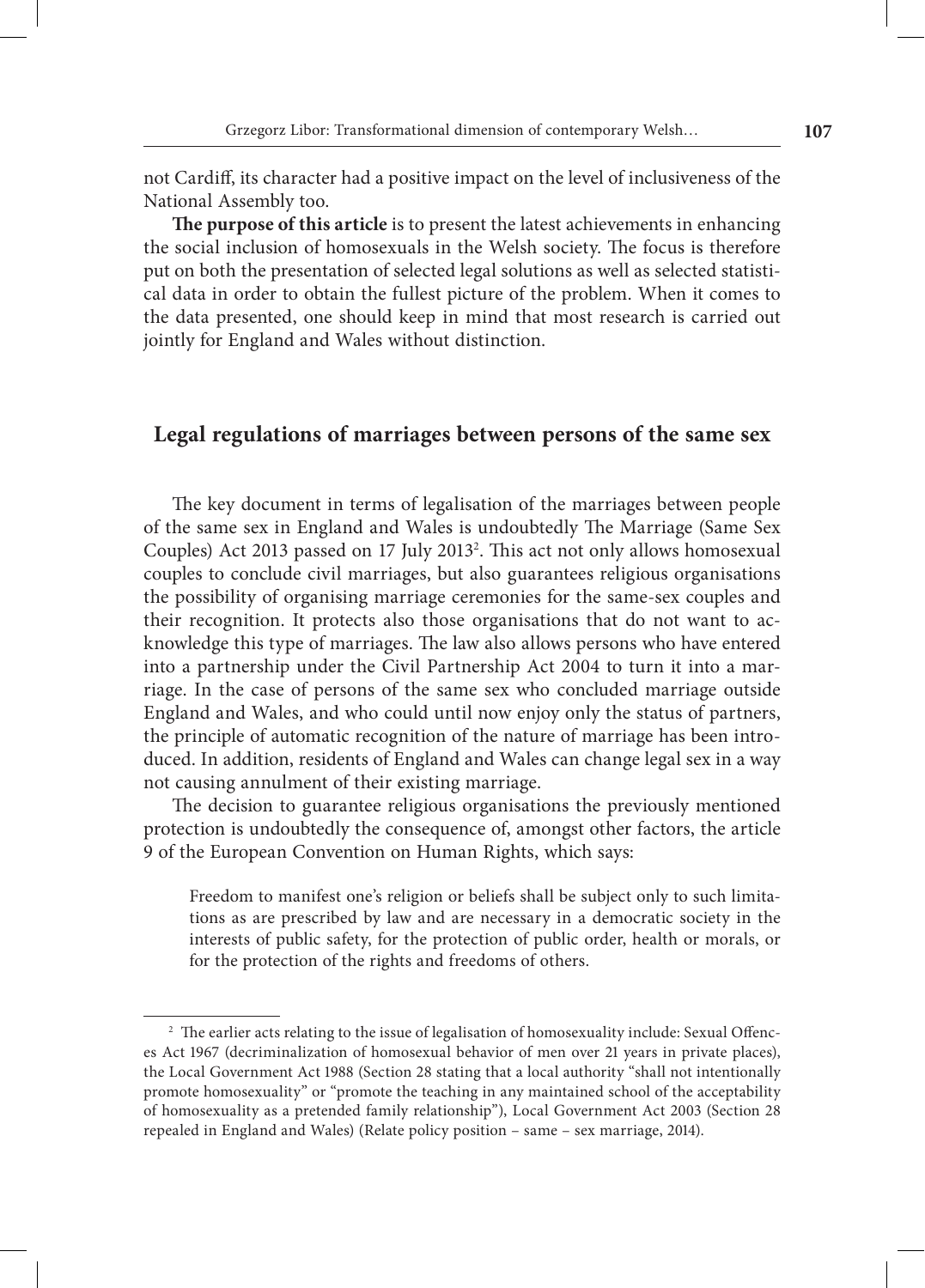Religious ceremony can, nevertheless, take place only under certain conditions: firstly, it requires consent of a religious organisation within which the marriage is to be concluded; secondly, the individual minister is willing to conduct the marriage; thirdly, if the marriage is to be concluded in the place of worship, an adequate religion must recognise such a type of marriage. No religious organisations can be forced to recognise homosexual marriages either. The adoption of The Marriage (Same Sex Couples) Act 2013 also meant the need to introduce changes in the Equality Act 2010, to guarantee the independence of the above mentioned type of organisations, as well as protect their activity from being legally recognised as discriminatory. Thus the marriages of the same sex persons are not allowed by the Church of England and the Church of Wales. It is worth noting that due to their specific history and legal position of eventual legalisation of the marriages between persons of the same sex in order to be officially recognized and codified would first require an appropriate amend‑ ment modifying the existing canon law to be presented at the Synod, as well as amendments to the so-called Book of Common Prayer and primary legislation with mandatory consent of the parliament as second step in its legislation.

Despite the introduction of the new law the so far used terminology has not been changed. Still there is distinction between husband and wife, where the concept of husband refers to a man, while the concept of wife to his partner – a woman. There has not been a significant change in the functioning of schools and teaching profession as well. The teachers are not obliged to promote and proclaim views which are contrary to their beliefs. Only in denominational schools teachers are required to teach according to the principles of a given religion. In turn parents can decide that their child will not participate in activities that they perceive as inappropriate. However, they can do so only in the case of activities not included in the national curriculum program of study for science (Marriage (Same Sex Couples) Act: A factsheet, 2014).

#### **Same‑sex marriages – statistical perspective**

The first ONS's report on marriages of same sex couples which has covered a period of four months from 29th March, so from the moment the first marriages were formed on the basis of *the Marriages (Same Sex Couples) Act* 2013, and 30th June 2014, lists 1400 marriages. Most of them were female marriages (exactly 796), the remainder being male (exactly 613). The number of the samesex marriages increased from month to month. During the last three days of March 95 marriages were formed. In April the number rose to 351, finally reaching 498 in June (Figure 1).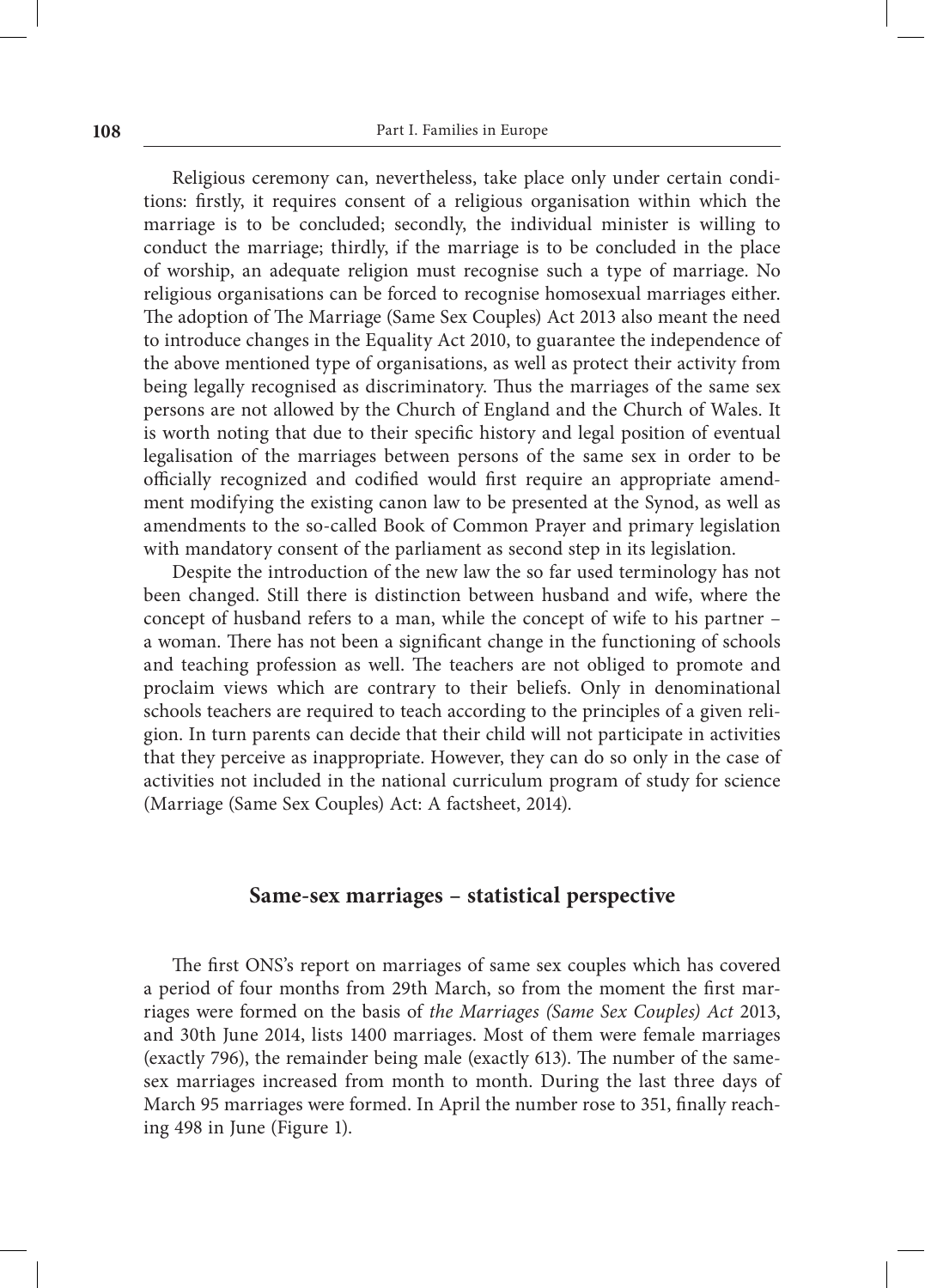

**Figure 1.** Number of marriages of same sex couples by month, 29 March to 30 June 2014

Source: Office for National Statistics, http://www.ons.gov.uk/ons/rel/vsob1/marriages-in-england-and-wales-‑provisional‑/for‑same‑sex‑couples‑q1‑and‑q2‑2014/sty‑same‑sex‑marriages.html, 08.11.2015.

In comparison to the number of civil partnerships formed on the basis of *the Civil Partnership Act 2004* in the first three days, the number of same-sex marriages was considerably lower. 1227 civil partnerships have been formed which is over 12 times more than in the case of same‑sex marriages. The main reason for that is that the Civil Partnership Act was the first law that made same-sex relationships in the UK legally recognized.



**Figure 2.** Number of people marrying, by sex and age (marriages of same sex couples), 29 March to 30 June 2014

Source: Office for National Statistics, http://www.ons.gov.uk/ons/rel/vsob1/marriages-in-england-and-wales-‑provisional‑/for‑same‑sex‑couples‑q1‑and‑q2‑2014/sty‑same‑sex‑marriages.html, 08.11.2015.

A more detailed analysis shows that the average age at marriage for women was 37,0 years old and 38,6 for men. Moreover, in the age group under 55 years more women than men decided to get married. In the age group over 65 years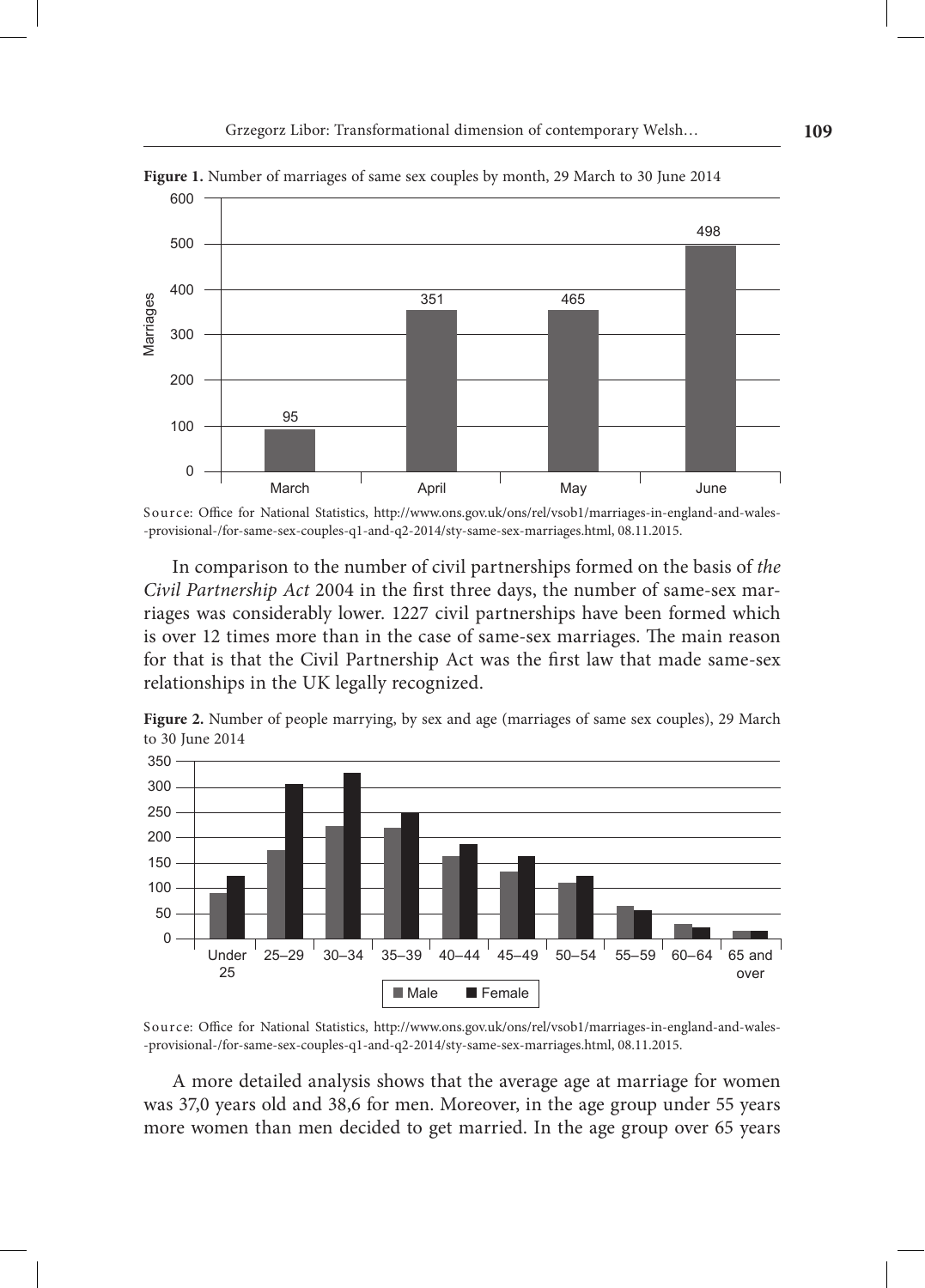the number of men and women that formed the same‑sex marriages was almost the same. The greatest differences can be observed within the youngest groups, especially in the age group between 25 to 29 and 30 to 34.

As far as the marital status before marriage is concerned the majority of men and women whose decision was to get married had never been married or in a civil partnership before, but generally there were more women than men who had been after divorce or dissolution (9% of men, 20% of women).

Now it's been over a year since the first marriages of same-sex couples were formed so it is a good time for a first summary. The total number of same‑sex marriages formed to this date is 15,098 of which over 51% have been conversions from civil partnerships. Accordingly, it should not come as a surprise that *the Marriages (Same Sex Couples) Act 2013 has affected the number of civil partner–* ships negatively by about 70%. Most of such marriages are formed by female couples – about 55%. The average age for women getting married is 37, while for men it is 40. (http://www.bbc.com/news/uk‑34580793, 2015)

### **Public opinion on the marriages of the same sex couples**

The key question is also one concerning the social acceptance of the homosexual marriages over the past several years. Two perspectives seem to be particularly significant. The first one is the perspective from the years preceding the adoption of the most important law in this regard which is *the Marriages (Same Sex Couples) Act* 2013, the second one, in turn, reflects the level of social approval for this type of marriages after its adoption.

Such juxtaposition makes it possible to assess the level of support of people in England and Wales for the new law and its consequences. In most of the studies related to this topic a dependent variable, as one can easily guess, is the level of support for marriage between persons of the same sex, while the independent variable – religion. The decision to choose religious belief as the independent variable is not accidental. It is one of the most important factors which differentiates members of a society when it comes to such issues as legalisation of euthanasia, abortion or marriage between people of the same sex. Obviously this is not the sole and decisive factor. Equally important determinants seem to be age, education and origin, amongst other. As shown in the majority of research, these factors are very often correlated. Accordingly, non-believers or not practicing ones are mostly young, well‑educated people from urban milieus. "Most often," however, does not mean "always."

Comparing the level of disapproval for the marriages between persons of the same sex in the years 1983 – 2010, one can come to the following conclusions: firstly, in this period of time a significant drop in the percentage of the number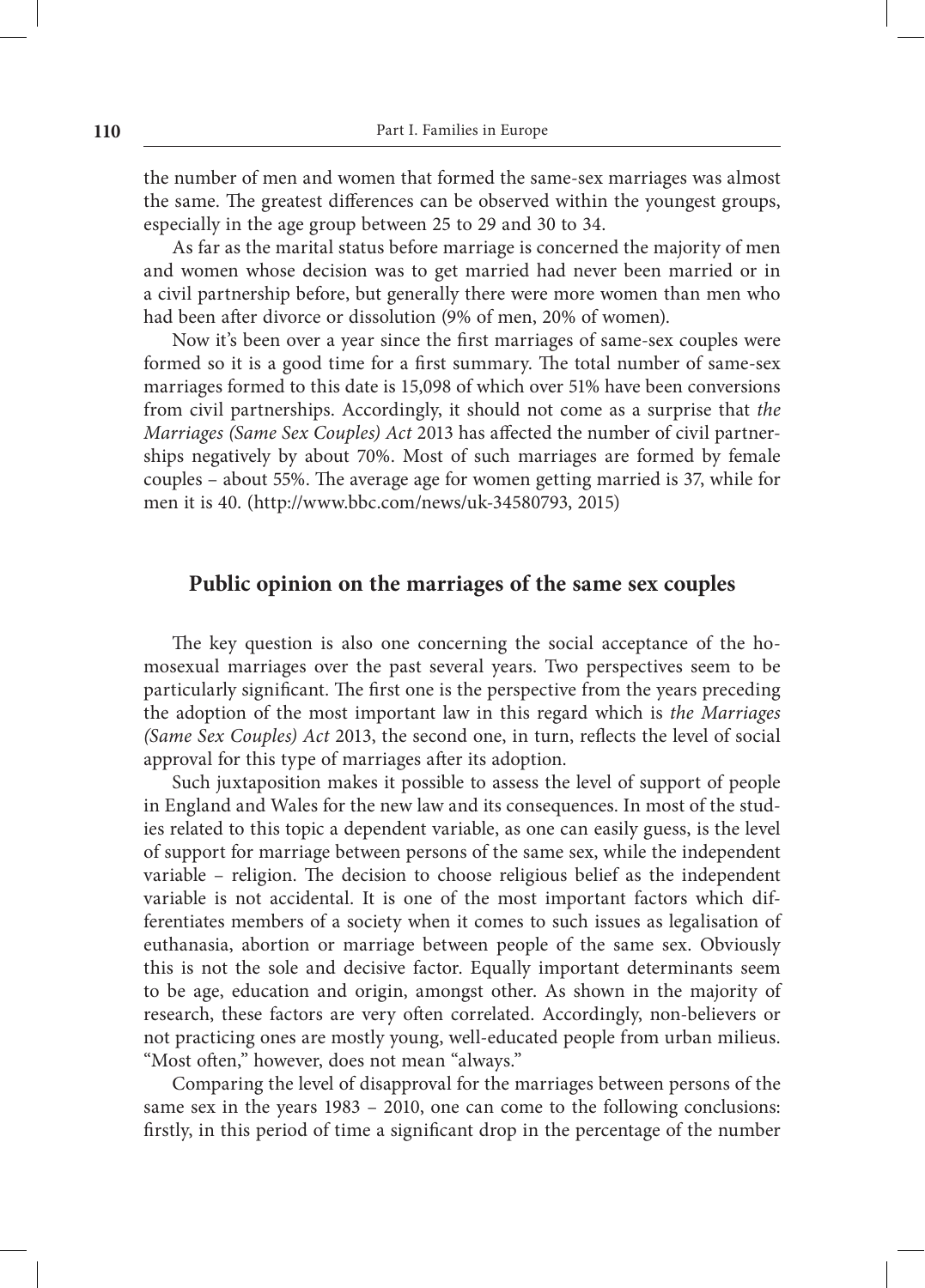of people for whom homosexual unions are always or almost always a bad phenomenon can be observed. The largest decrease in the social disapproval for same sex marriages was observed amongst respondents who declared "no religion" – from 58% to 20.5%. Second were people who declared to be "Catholic," here the decrease was from 74.8% to 41.2%. As far as people who indicated "other Christian" as their creed are concerned, there was a decrease of 32.7% from 79.7% to 47%. Similar change was visible in the case of respondents who ticked "Anglican" – the decrease of 32.3%, from 69.7% to 37.4%. Slightly different results were obtained, however, when the question was modified a bit. When the question was whether homosexuality can be "justified" or not, then, in the period 1981–2008, the highest increase in the percentage of people for whom homosexuality could be justified was among "other Christians," "Anglicans" and "Catholics" – the increase from 2.1 to 2.2 in the scale from 1 to 10, where 1 means "homosexuality can never be justified", while 10 "homosexuality can always be justified." The biggest changes in the level of support for the same-‑sex couples could be observed in the years 1997–2007. In 2006 and 2007 more detailed research on homosexual relationships were carried out. The results were presented in Tables 1 and 2 below. The greatest support for same sex relationships could be noticed among those respondents who among possible responses decided to choose the answer "no religion," while the lowest among "Anglicans." Noteworthy is the fact that the largest percentage of respondents who did not comment either positively or negatively on the homosexual relationships were among "Catholics." The least approving group were "Anglicans," while the most were those who declared being of "no religion."

| Attitudes                                     | Anglican | Catholic | Other Christian | Other religion | No religion |  |  |  |  |
|-----------------------------------------------|----------|----------|-----------------|----------------|-------------|--|--|--|--|
| <b>Civil Partnerships</b>                     |          |          |                 |                |             |  |  |  |  |
| Agree/strongly agree                          | 46.5     | 60.2     | 52.4            | 44.4           | 69.7        |  |  |  |  |
| Neither                                       | 13.0     | 19.3     | 13.1            | 17.5           | 12.7        |  |  |  |  |
| Disagree/Strongly Disagree                    | 40.6     | 20.5     | 34.6            | 38.1           | 17.6        |  |  |  |  |
| Lesbian couple capable of being good parents  |          |          |                 |                |             |  |  |  |  |
| Agree/strongly agree                          | 29.9     | 36.7     | 28.4            | 28.1           | 46.8        |  |  |  |  |
| Neither                                       | 24.7     | 19.2     | 19.0            | 22.7           | 21.5        |  |  |  |  |
| Disagree/Strongly Disagree                    | 45.4     | 44.2     | 52.6            | 49.2           | 31.7        |  |  |  |  |
| Gay male couple capable of being good parents |          |          |                 |                |             |  |  |  |  |
| Agree/strongly agree                          | 23.6     | 33.9     | 21.8            | 25.2           | 42.8        |  |  |  |  |
| Neither                                       | 25.5     | 19.4     | 19.2            | 22.0           | 20.9        |  |  |  |  |
| Disagree/Strongly Disagree                    | 50.9     | 46.7     | 59.1            | 52.8           | 36.4        |  |  |  |  |

**Table 1.** Attitudes towards Same Sex Equality Issues (BSA 2006)

S ource: http://www.brin.ac.uk/figures/attitudes‑towards‑gay‑rights/, 2015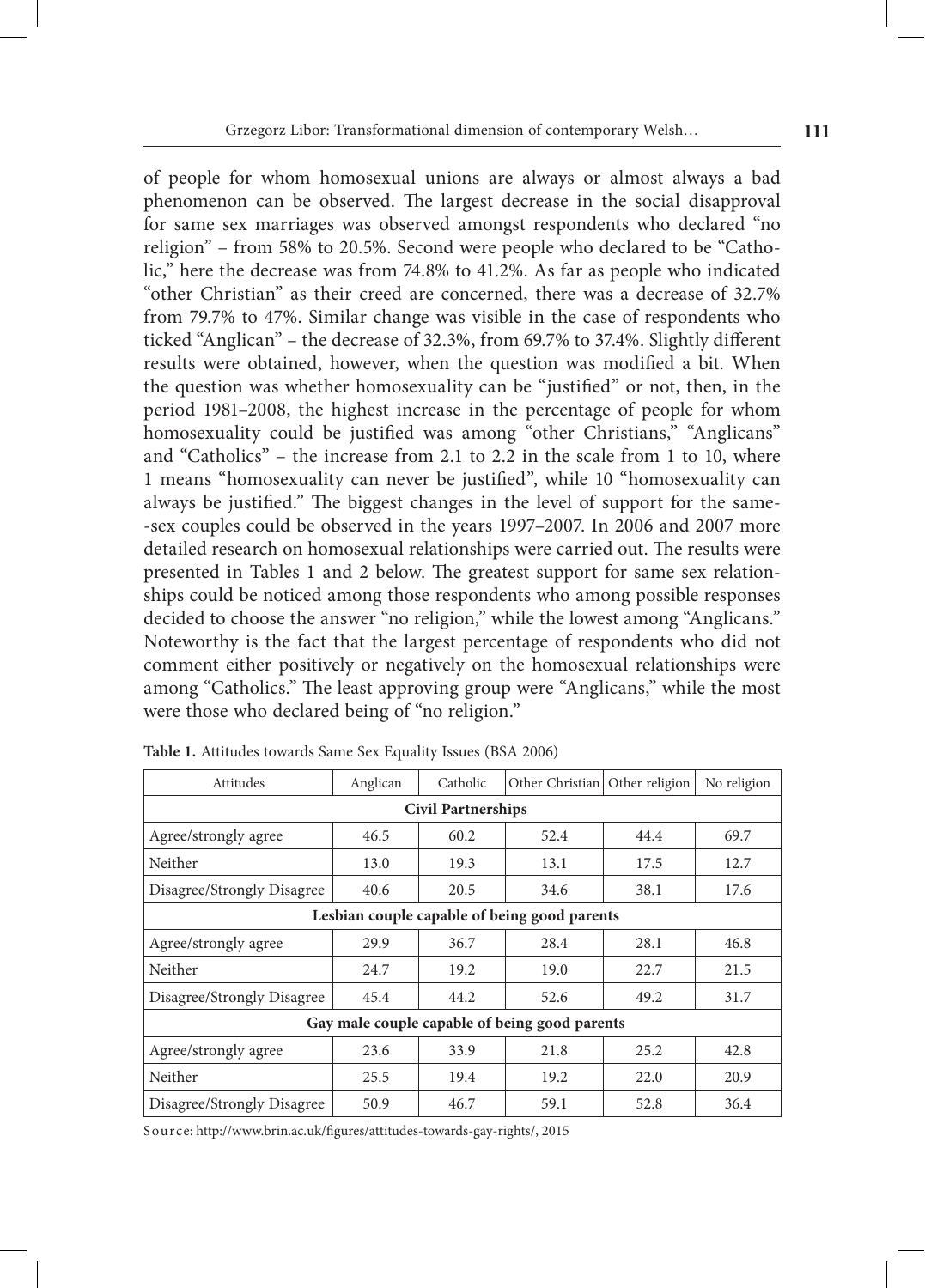The respondents were also asked whether female couples are able to be good parents or not. Here, opinions were more varied. Almost half of the "no religion" group believe that the female couples will be good parents, while almost 1/3 disagree with this statement. In all other groups there were more people who feel that women will not be good parents, than those who present different opinion. The largest percentage of people who left the question without a clear answer was recorded among persons who indicated "Anglicanism" as their creed. The same trends can be observed in the case of answers to the questions relating to male couples' parenting capacity. Detailed analysis of the results, however, leads to the conclusion that the respondents are more critical towards the male than female couples when it comes to parental competences. Paradoxically, in an increasingly liberalised world it is hard to negate the importance and role of history and tradition, consistently strongly represented by the image of woman as mother and protectress (Table 1).

It is worth noting that at the same time the majority of all religious groups are opposed to allowing the female couples to adopt, including respondents of "no religion." Most individuals against were among the followers of the Church of England. What is interesting, in all these groups a proposal to give the right to adopt a baby only to the male couples was more popular than in the case of the female couples, although this support varied from 28.1% for "other religion" to 52% for "no religion." The last question was whether gay and lesbian couples should have the right to marry. In comparison to the other questions, it can be noticed that much larger percentage of the respondents were unable to give an unambiguous answer. In an extreme case it was even 30% of the respondents (the followers of the Church of England). Those who were the most supportive of the right of the homosexuals to marry were Christians (58.7%) as well as the respondents who declared "no religion" (60.8%). Most opponents were among the surveyed who chose "other religion" – 55% (Table 2).

It seems that this type of diversity of Britons' opinions on same-sex relationships stems from varying approaches of different religious groups to sexual minorities. According to the research conducted in 2010, Catholics and people representing "no religion" have the most favorable feelings towards female and male couples on a scale from 0 (feel very unfavourable) to 10 (feel very favorable) respectively 7.57 and 7.47. The least favorable are those persons who marked "other religion" (5.75) and "Other Christian" (6.19). (http://www.brin.ac.uk /figures/attitudes‑towards‑gay‑rights/, 2015).

After a few months since the first same sex marriages were concluded the first study has been carried out in this field. Brits were asked about their support to this kind of marriage. According to the study conducted by the Social Research NatCan, 60% of Britons support the same-sex marriages, the increase by about 13% in comparison to 2007. The largest increase was recorded among those who opted for the answer "strongly agree" – from 17 to 31%. In the period from 2013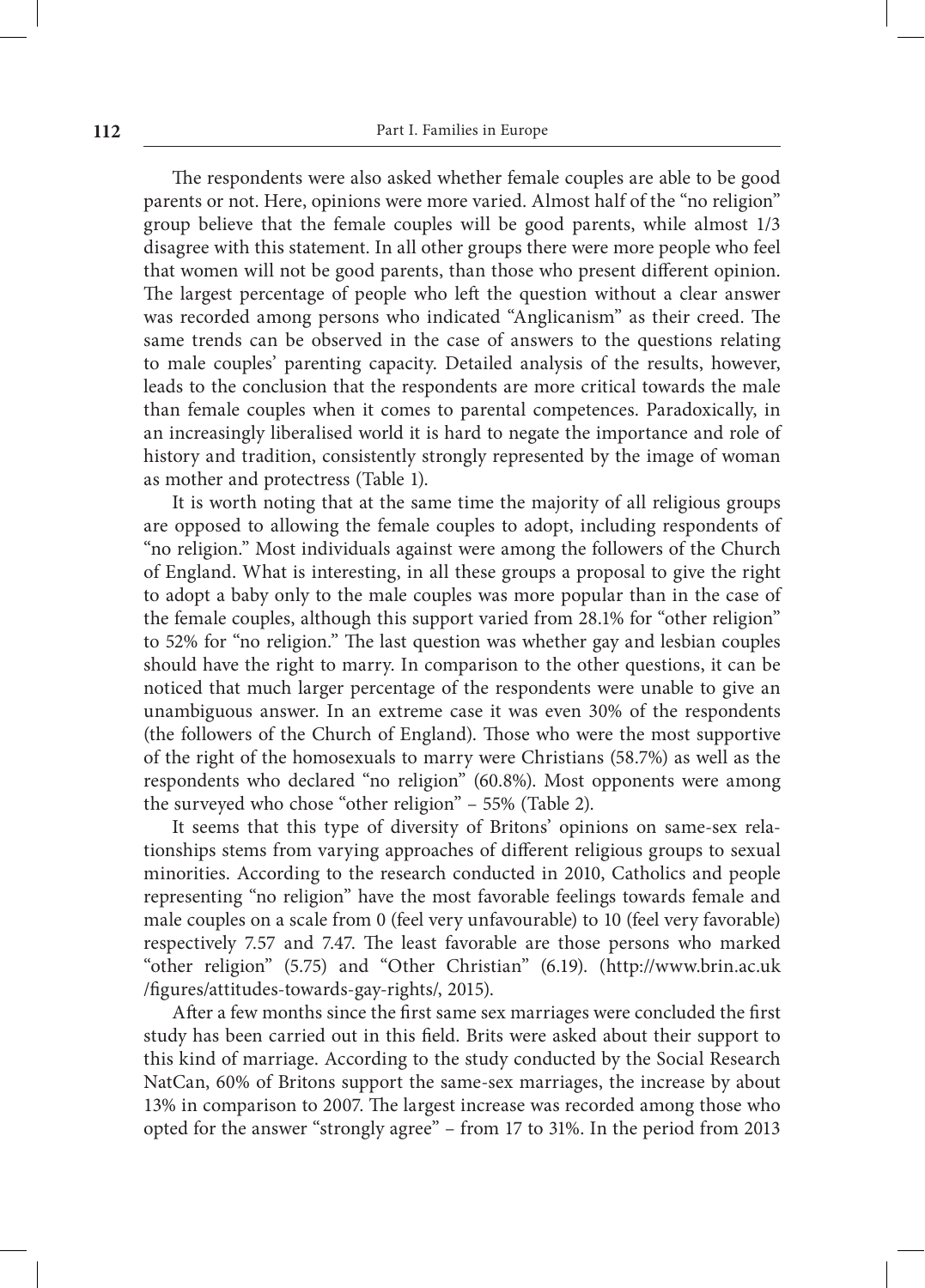|                                                             | Anglican | Catholic | Other Christian | Other religion | No religion |  |  |  |
|-------------------------------------------------------------|----------|----------|-----------------|----------------|-------------|--|--|--|
| Female homosexual couples should be allowed to adopt a baby |          |          |                 |                |             |  |  |  |
| Yes                                                         | 26.3     | 34.8     | 31.0            | 25.0           | 45.2        |  |  |  |
| No                                                          | 72.1     | 64.1     | 67.5            | 66.1           | 52.6        |  |  |  |
| Other                                                       | 1.6      | 1.1      | 1.5             | 8.9            | 2.2         |  |  |  |
| Male homosexual couples should be allowed to adopt a baby   |          |          |                 |                |             |  |  |  |
| Yes                                                         | 32.3     | 40.9     | 38.0            | 28.1           | 52.0        |  |  |  |
| N <sub>0</sub>                                              | 65.6     | 58.1     | 60.0            | 64.9           | 45.2        |  |  |  |
| Other                                                       | 2.1      | 1.1      | 2.0             | 7.0            | 2.9         |  |  |  |
| Gay and lesbian couples should have the right to marry      |          |          |                 |                |             |  |  |  |
| Yes                                                         | 32.9     | 58.7     | 40.4            | 35.0           | 60.8        |  |  |  |
| N <sub>0</sub>                                              | 30.0     | 18.7     | 17.6            | 10.0           | 19.5        |  |  |  |
| Other                                                       | 37.1     | 22.7     | 42.0            | 55.0           | 19.8        |  |  |  |

**Table 2.** Attitudes towards Same Sex Equality Issues (BSA 2007)

S ource: http://www.brin.ac.uk/figures/attitudes‑towards‑gay‑rights/, 2015

to 2014 the support for this type of marriages increased by 5%. Not all groups, however, supported the same‑sex marriages to the same extent. These are for example the conservatives (49%), members of the Church of England (47%), as well as those without professional qualifications (46%). The biggest support was noticed among supporters of the Labour Party (65%), Liberal Democrats (77%), people who declared "no religion" (77%) and better educated persons (73%). (http://www.natcen.ac.uk/news‑media/press‑releases/2015/may/british‑social‑at titudes‑support‑for‑same‑sex‑marriage‑continues‑to‑rise/, 2015)

# **Conclusions**

The legalisation enabling marriages between people of the same sex in England and Wales was without doubt a further step towards recognition of their status as equal members of the society and granting them right to have own family life as well. After more than a year since the first homosexual marriages have been formed not only the increase in the number of such marriages can be observed, but also the increase in the percentage of respondents who declare their positive attitude to the relationships of the same sex people. One of the key determinants in an individual assessment of the validity of such type of marriage is undoubtedly religion.